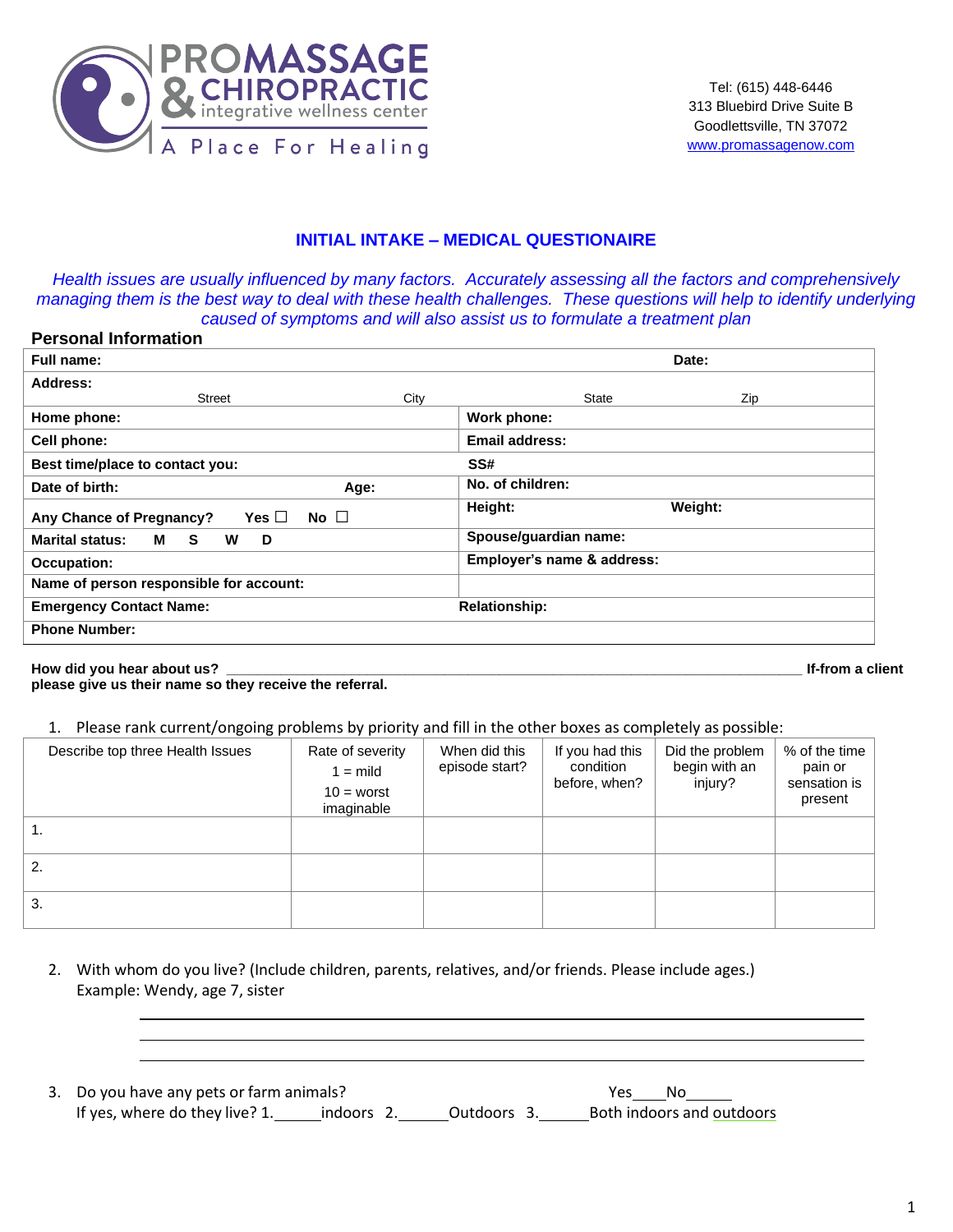|    | 4. Have you lived or traveled outside of the United States?                          | Yes | No l   |
|----|--------------------------------------------------------------------------------------|-----|--------|
| 5. | Have you or your family recently experienced any major life changes?                 |     | Yes No |
| 6. | Have you experienced any major losses in life?                                       |     | Yes No |
| 7. | Have you experienced any emotional or physical trauma/abuse in your lifetime? Yes No |     |        |
|    |                                                                                      |     |        |

- 8. How important is religion or spirituality for you and your family's life?
	- a. \_\_\_\_\_\_ not at all important
	- b. somewhat important
	- c. \_\_\_\_\_ extremely important
- 9. How much time have you lost from work or school in the past year?
	- a. \_\_\_\_\_\_ 0-2 days
	- b. \_\_\_\_\_\_\_ 3 –14 days
	- $c. \_ \_ > 15 \text{ days}$
- 10. Past Medical and Surgical History:

| <b>ILLNESSES</b>                                                              | <b>WHEN</b> | <b>COMMENTS</b> |
|-------------------------------------------------------------------------------|-------------|-----------------|
| Anemia                                                                        |             |                 |
| Arthritis                                                                     |             |                 |
| Asthma                                                                        |             |                 |
| Autoimmune Disorder                                                           |             |                 |
| Breast (Fibrocystic, Calcifications, Densities)                               |             |                 |
| Bronchitis/Emphysema/Pneumonia                                                |             |                 |
| Cancer                                                                        |             |                 |
| <b>Clotting Defects</b>                                                       |             |                 |
| Childhood Illness (i.e. rheumatic fever,<br>chickenpox, mumps, measles, etc.) |             |                 |
| Chronic Fatigue Syndrome                                                      |             |                 |
| Crohn's Disease or Ulcerative Colitis                                         |             |                 |
| Dental Issues                                                                 |             |                 |
| Depression/Anxiety                                                            |             |                 |
| Diabetes (Type 1, Type 2)                                                     |             |                 |
| Eating Disorder (Anorexia, Bulimia)                                           |             |                 |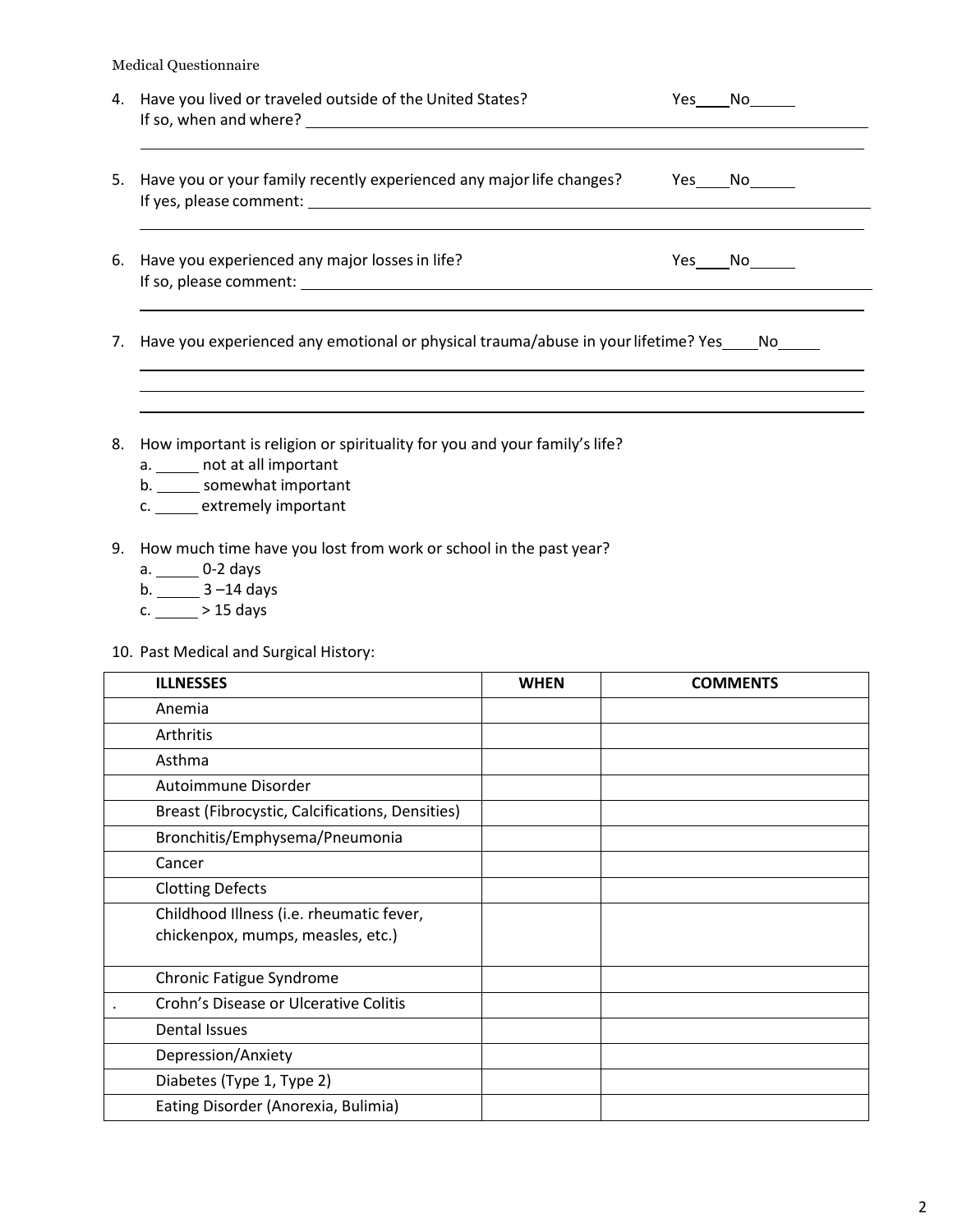| Epilepsy, convulsions, or seizures           |             |                 |
|----------------------------------------------|-------------|-----------------|
| Fibromyalgia                                 |             |                 |
| Gallstones                                   |             |                 |
| Gout                                         |             |                 |
| Heart Disease, Attack/Angina/Failure         |             |                 |
| High blood fats (cholesterol, triglycerides) |             |                 |
| High blood pressure (hypertension)           |             |                 |
| Irritable bowel                              |             |                 |
| Kidney stones                                |             |                 |
| Liver Disease (Hepatitis, Fatty, Other)      |             |                 |
| Osteoporosis/Osteopenia                      |             |                 |
| Sinusitis                                    |             |                 |
| Sleep apnea                                  |             |                 |
| Stroke                                       |             |                 |
| Thyroid disease                              |             |                 |
| Other (describe)                             |             |                 |
|                                              |             |                 |
|                                              |             |                 |
| <b>INJURIES</b>                              | <b>WHEN</b> | <b>COMMENTS</b> |
| Back injury                                  |             |                 |
| Fracture / Right or Left                     |             |                 |
| Head injury                                  |             |                 |
| Neck injury                                  |             |                 |
| Other (describe)                             |             |                 |
|                                              |             |                 |
|                                              |             |                 |
| <b>DIAGNOSTIC STUDIES</b>                    | <b>WHEN</b> | <b>COMMENTS</b> |
| <b>Barium Enema</b>                          |             |                 |
| <b>Bone Scan</b>                             |             |                 |
| CAT Scan (Location)                          |             |                 |
| Chest X-ray                                  |             |                 |
| Colonoscopy/Sigmoidoscopy                    |             |                 |
| EKG                                          |             |                 |
| <b>MRI</b>                                   |             |                 |
| Thermogram                                   |             |                 |
| <b>Upper GI Series</b>                       |             |                 |
| Other (describe)                             |             |                 |
|                                              |             |                 |
|                                              |             |                 |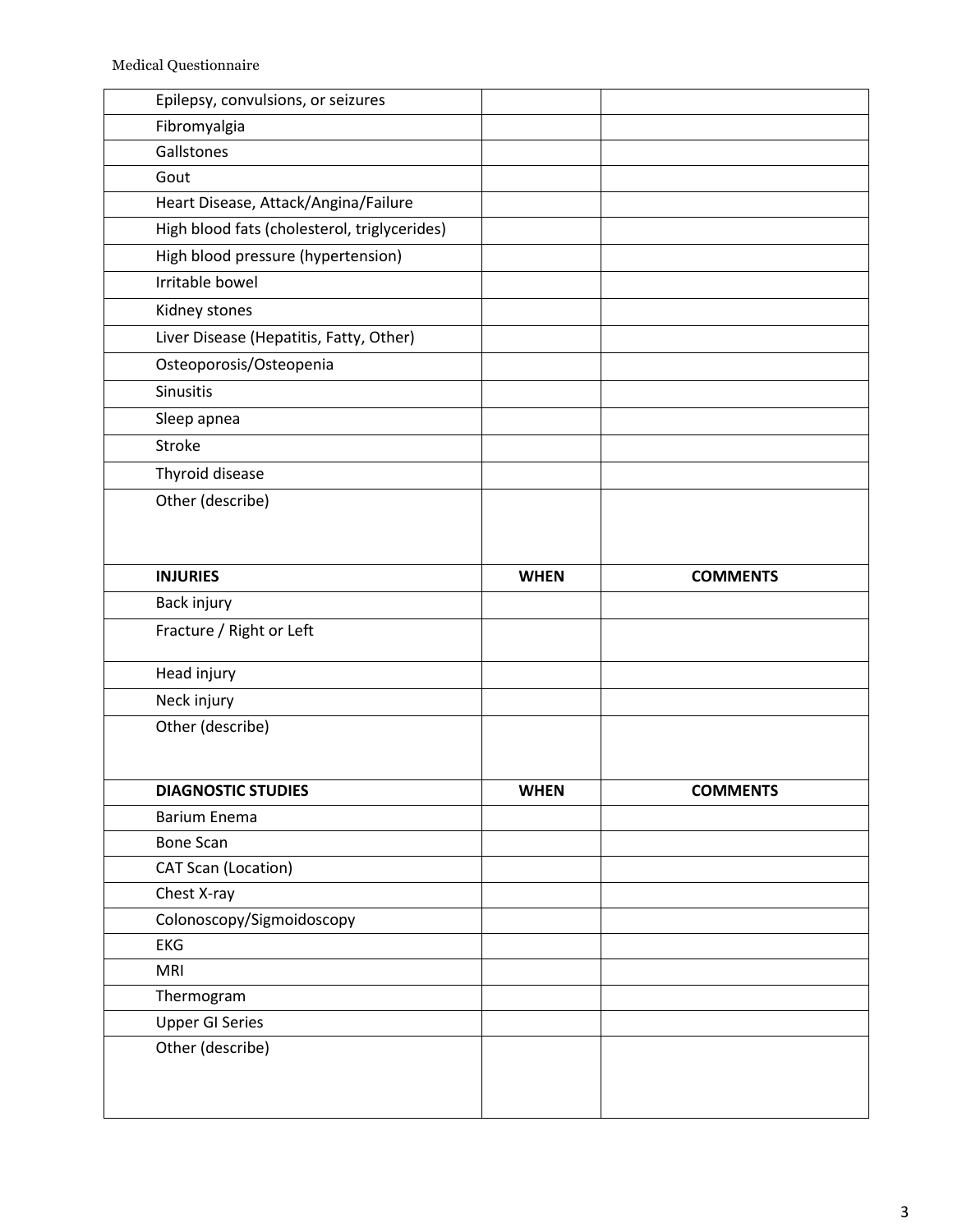| <b>OPERATIONS</b>                  | <b>WHEN</b> | <b>COMMENTS</b> |
|------------------------------------|-------------|-----------------|
| Appendectomy                       |             |                 |
| <b>Cosmetic Surgery (Location)</b> |             |                 |
| <b>Dental Surgery</b>              |             |                 |
| <b>Gall Bladder</b>                |             |                 |
| Hernia                             |             |                 |
| Hysterectomy (Partial or Total)    |             |                 |
| Tonsillectomy                      |             |                 |
| <b>Tubal Ligation</b>              |             |                 |
| Vasectomy                          |             |                 |
| Other (describe)                   |             |                 |

#### 11. Hospitalizations:

| <b>WHERE HOSPITALIZED</b> | <b>WHEN</b> | <b>FOR WHAT REASON</b> |
|---------------------------|-------------|------------------------|
| а.                        |             |                        |
| D.                        |             |                        |
|                           |             |                        |
| α.                        |             |                        |
| е.                        |             |                        |

#### 12. How often have you have taken antibiotics?

|                    | < 5 times | > 5 times |
|--------------------|-----------|-----------|
| Infancy/ Childhood |           |           |
| Teen               |           |           |
| Adulthood          |           |           |

13. How often have you have taken oral steroids (e.g., Cortisone, Prednisone, etc.)?

| < 5 times |  | > 5 times |
|-----------|--|-----------|
|           |  |           |

|                    | --------- | ---------- |
|--------------------|-----------|------------|
| Infancy/ Childhood |           |            |
| Teen               |           |            |
| Adulthood          |           |            |

14. Are you allergic to any medications? Yes \_\_\_\_\_\_ If yes, please list with reactions: No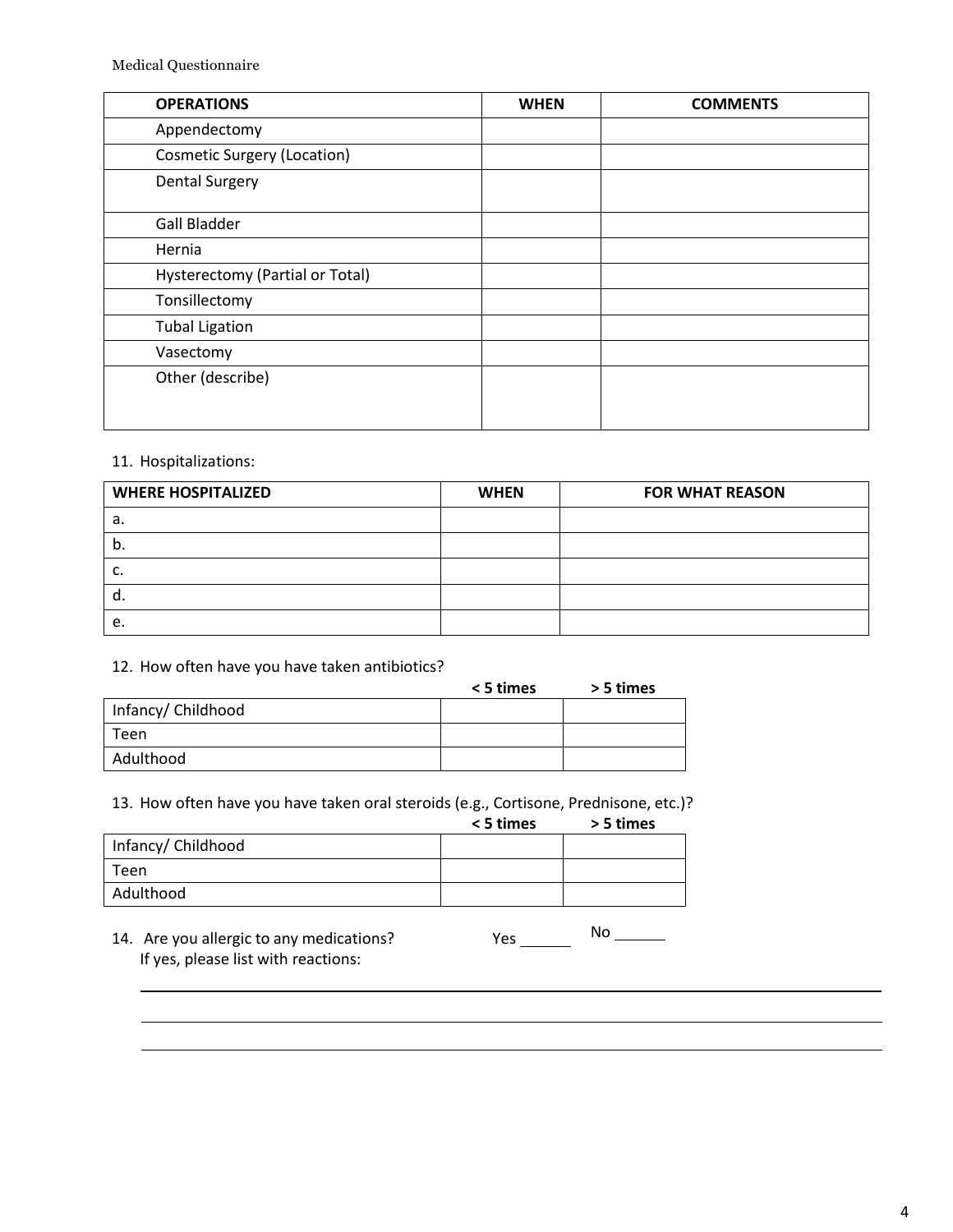# 15. What medications are you taking now? Include non‐prescription drugs.

| <b>Medication Name/Dose</b> | Date started | <b>Tolerance/Side Effects</b> |
|-----------------------------|--------------|-------------------------------|
| 1.                          |              |                               |
| 2.                          |              |                               |
| 3.                          |              |                               |
| 4.                          |              |                               |
| 5.                          |              |                               |
| 6.                          |              |                               |
| 7.                          |              |                               |
| 8.                          |              |                               |

# 16. List all vitamins, minerals, and other nutritional supplements that you are taking now. Indicatewhether mg or IU and the form (e.g., calcium carbonate vs. calcium lactate), when possible.

| <b>Supplement Name, Dose and Brand</b> | Date<br>started | <b>Effective?</b> |
|----------------------------------------|-----------------|-------------------|
| 1.                                     |                 |                   |
| 2.                                     |                 |                   |
| 3.                                     |                 |                   |
| 4.                                     |                 |                   |
| 5.                                     |                 |                   |
| 6.                                     |                 |                   |
| 7.                                     |                 |                   |
| 8.                                     |                 |                   |
| 9.                                     |                 |                   |
| 10.                                    |                 |                   |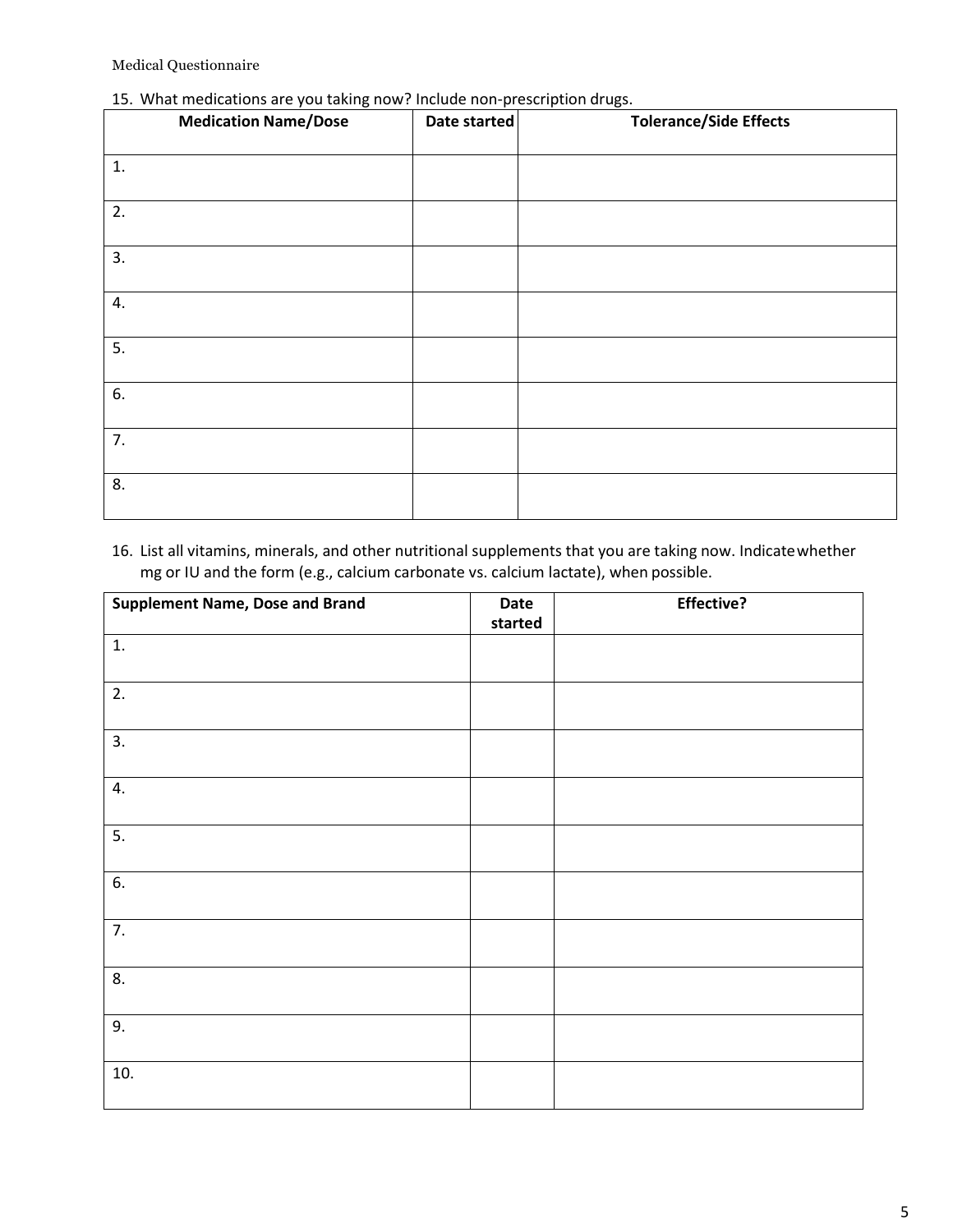# **PAIN DRAWING**

**Patient Name \_\_\_\_\_\_\_\_\_\_\_\_\_\_\_\_\_\_\_\_\_\_\_\_\_\_\_\_\_\_\_\_\_\_\_\_\_\_\_\_\_Date\_\_\_\_\_\_\_\_\_\_\_\_\_\_\_\_\_\_\_\_\_\_\_\_\_\_\_\_\_\_\_\_\_\_\_\_\_\_\_\_**

Using the letters below, mark the areas on your body where you feel the described sensations. Include all affected areas.

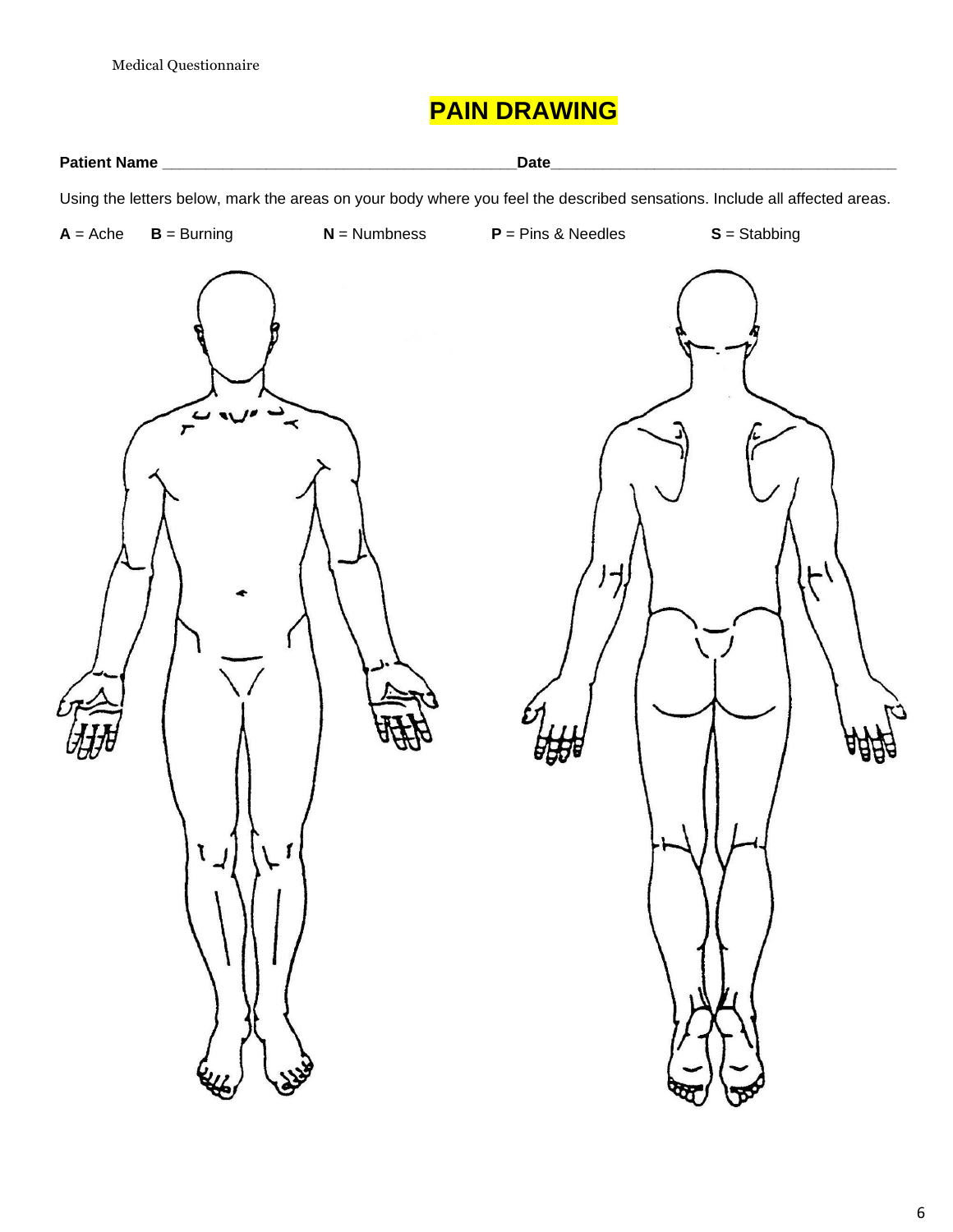| Question                                                                                                                                                                                                                                                                                   | <b>Yes</b>                                     | No | Don't<br><b>Know</b>                | Comment                         |
|--------------------------------------------------------------------------------------------------------------------------------------------------------------------------------------------------------------------------------------------------------------------------------------------|------------------------------------------------|----|-------------------------------------|---------------------------------|
| 1. Were you a full term baby?                                                                                                                                                                                                                                                              |                                                |    |                                     |                                 |
| a. A preemie?                                                                                                                                                                                                                                                                              |                                                |    |                                     |                                 |
| b. Breast fed?                                                                                                                                                                                                                                                                             |                                                |    |                                     |                                 |
| c. Bottle fed?                                                                                                                                                                                                                                                                             |                                                |    |                                     |                                 |
| 2. As a child did you eat a lot of sugar and/or candy?                                                                                                                                                                                                                                     |                                                |    |                                     |                                 |
| 18. As a child, were there any foods that you had to avoid because they gave you symptoms?<br>If yes, please: name the food and symptom (Example: milk - gas and diarrhea)                                                                                                                 |                                                |    |                                     | Yes No                          |
| Yes No How long have you been on this diet?<br>19. Are you on a special diet?<br>$\rule{1em}{0.15mm}$ GFCF<br>______vegetarian<br>Diabetic<br>__vegan<br>blood type diet<br>Dairy restricted                                                                                               |                                                |    | other (describe):                   |                                 |
| 20. Is there anything special about your diet that we should know?<br>If yes, please explain:                                                                                                                                                                                              |                                                |    |                                     | Yes No                          |
| 21. a. Do you have symptoms immediately after eating, such as belching, bloating, sneezing, hives, etc.?<br>b. If yes, are these symptoms associated with any particular food or supplement(s)?<br>c. Please name the food or supplement and symptom(s). Example: Milk - gas and diarrhea. |                                                |    |                                     | Yes_________ No______<br>Yes No |
| 22. Do you feel you have delayed symptoms after eating certain foods (symptoms may not be evident<br>for 24 hours or more), such as fatigue, muscle aches, sinus congestion, etc.? Yes _____ No_______<br>23. Do you feel much worse when you eat a lot of :                               |                                                |    |                                     |                                 |
| high fat foods                                                                                                                                                                                                                                                                             |                                                |    | __________refined sugar (junk food) |                                 |
| high protein foods                                                                                                                                                                                                                                                                         | _________fried foods                           |    |                                     |                                 |
| high carbohydrate foods                                                                                                                                                                                                                                                                    | 1 or 2 alcoholic drinks                        |    |                                     |                                 |
| (breads, pastas, potatoes)<br>24. Do you feel much better when you eat a lot of :<br>high fat foods<br>high protein foods<br>high carbohydrate foods<br>(breads, pastas, potatoes)                                                                                                         | ________fried foods<br>1 or 2 alcoholic drinks |    | refined sugar (junk food)           |                                 |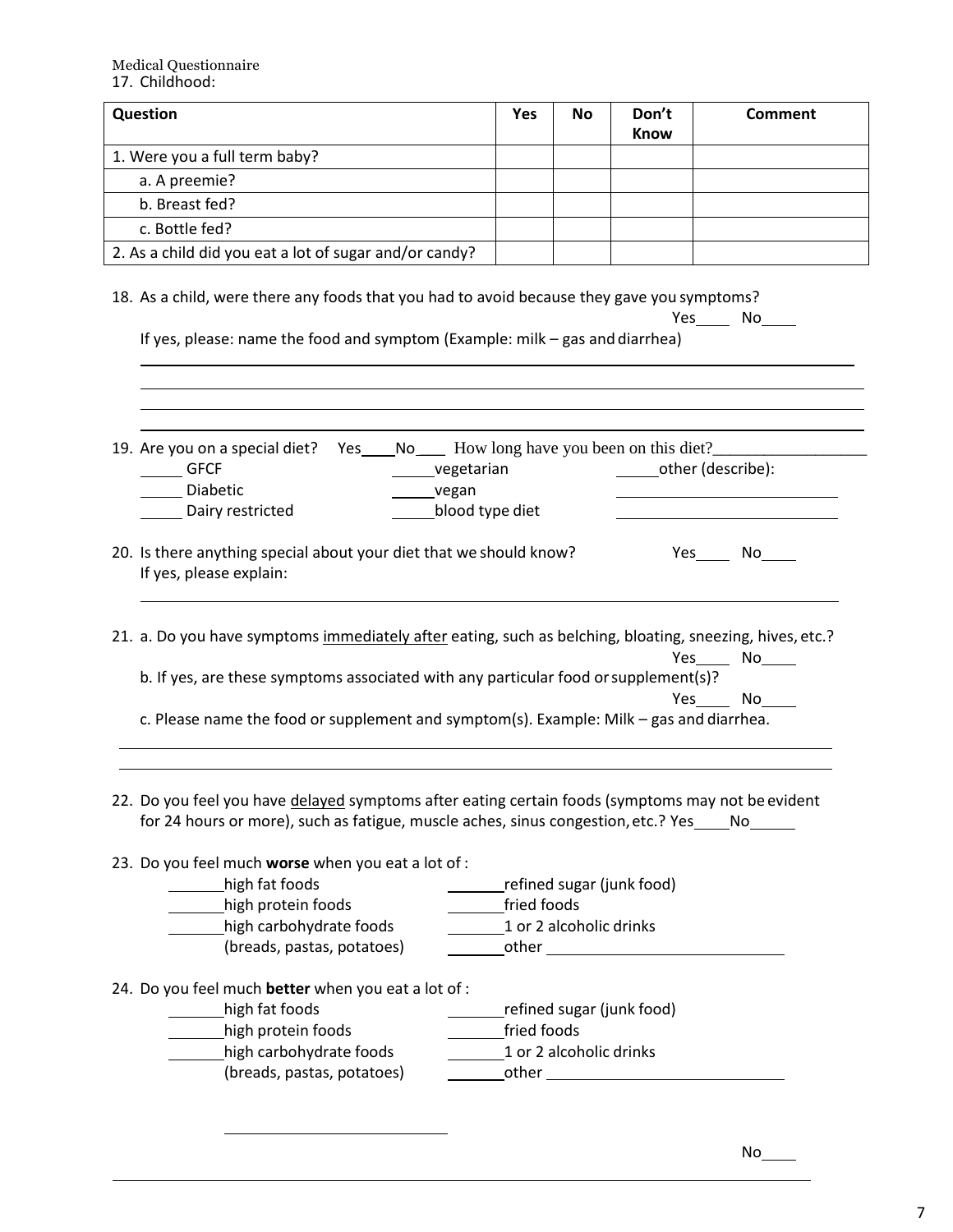25. How well have things been going for you?

|                                                                                                                                                                                                                                                                                                                   | <b>Very Well</b>                                                                                | Fair                                              | <b>Poorly</b>       | Very<br><b>Poorly</b>                                       | Does not<br>apply |
|-------------------------------------------------------------------------------------------------------------------------------------------------------------------------------------------------------------------------------------------------------------------------------------------------------------------|-------------------------------------------------------------------------------------------------|---------------------------------------------------|---------------------|-------------------------------------------------------------|-------------------|
| a. At school                                                                                                                                                                                                                                                                                                      |                                                                                                 |                                                   |                     |                                                             |                   |
| b. In your job                                                                                                                                                                                                                                                                                                    |                                                                                                 |                                                   |                     |                                                             |                   |
| c. In your social life                                                                                                                                                                                                                                                                                            |                                                                                                 |                                                   |                     |                                                             |                   |
| d. With close friends                                                                                                                                                                                                                                                                                             |                                                                                                 |                                                   |                     |                                                             |                   |
| e. With sex                                                                                                                                                                                                                                                                                                       |                                                                                                 |                                                   |                     |                                                             |                   |
| f.<br>With your attitude                                                                                                                                                                                                                                                                                          |                                                                                                 |                                                   |                     |                                                             |                   |
| g. With your boyfriend/girlfriend                                                                                                                                                                                                                                                                                 |                                                                                                 |                                                   |                     |                                                             |                   |
| h. With your children                                                                                                                                                                                                                                                                                             |                                                                                                 |                                                   |                     |                                                             |                   |
| With your parents<br>i.                                                                                                                                                                                                                                                                                           |                                                                                                 |                                                   |                     |                                                             |                   |
| With your spouse<br>j.                                                                                                                                                                                                                                                                                            |                                                                                                 |                                                   |                     |                                                             |                   |
| Currently? Previously? If previously, from to                                                                                                                                                                                                                                                                     |                                                                                                 |                                                   |                     |                                                             |                   |
| 27. Are you currently, or have you ever been, married?<br>If so, when were you married?                                                                                                                                                                                                                           |                                                                                                 |                                                   | Spouse's occupation | Yes $No$                                                    |                   |
| When were you separated?<br>When were you divorced?<br>When were you remarried?<br>Comments: Note and the set of the set of the set of the set of the set of the set of the set of the set of the set of the set of the set of the set of the set of the set of the set of the set of the set of the set of the s | $\overline{\phantom{a}}$<br><u> 1990 - Jan Bartha, amerikan per</u><br>$\overline{\phantom{a}}$ | Never<br>Never<br>Never ______                    |                     |                                                             |                   |
|                                                                                                                                                                                                                                                                                                                   |                                                                                                 |                                                   |                     |                                                             |                   |
| 29. Do you exercise regularly?<br>If so, how many times a week?<br>1.<br>1x<br>2.<br>2x<br>3.<br>3x<br>4x or more<br>4.                                                                                                                                                                                           | 1.<br>2.<br>3.<br>4.                                                                            | $<$ 15 min<br>16-30 min<br>31-45 min<br>$>45$ min |                     | Yes<br>No l<br>When you exercise, how long is each session? |                   |
| What type of exercise is it?<br>Jogging/walking<br>Basketball<br>Home aerobics                                                                                                                                                                                                                                    |                                                                                                 | tennis<br>water sports<br>other                   |                     |                                                             |                   |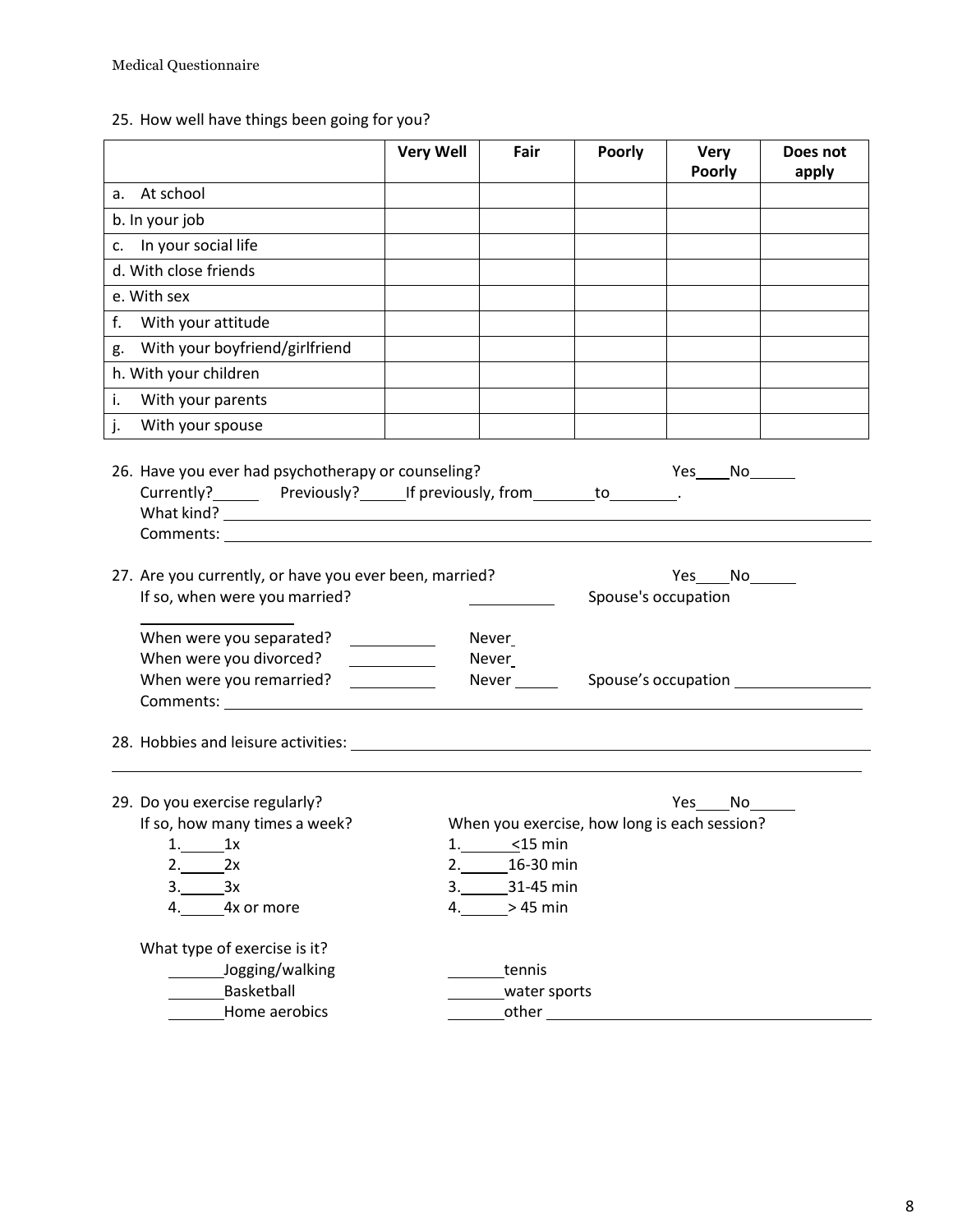| 2. Any illnesses they have had.                                                                              |                    |             |          |            |                     |             |        |                       |          |            |                      |                           |                |                   |                        |         |                   |       |  |
|--------------------------------------------------------------------------------------------------------------|--------------------|-------------|----------|------------|---------------------|-------------|--------|-----------------------|----------|------------|----------------------|---------------------------|----------------|-------------------|------------------------|---------|-------------------|-------|--|
| (Note: Except for spouse,<br>Family refers to <b>blood</b> or<br>natural relatives.)<br>PRINT NAME/AGE BELOW | <b>Good Health</b> | Poor Health | Deceased | Alcoholism | <b>Allergies</b> or | Aizheimerts | Anemia | <b>Brood Crotting</b> | Diabetes | Carlier of | Epile <sub>psy</sub> | <b>Cenetic</b><br>Cenetic | <b>ARTISTS</b> | <b>High Brood</b> | <b>Kidney of State</b> | Nervous | <b>Rheumatism</b> | Other |  |
| <b>Father</b>                                                                                                |                    |             |          |            |                     |             |        |                       |          |            |                      |                           |                |                   |                        |         |                   |       |  |
| Mother:                                                                                                      |                    |             |          |            |                     |             |        |                       |          |            |                      |                           |                |                   |                        |         |                   |       |  |
| <b>Brothers/Sisters:</b>                                                                                     |                    |             |          |            |                     |             |        |                       |          |            |                      |                           |                |                   |                        |         |                   |       |  |
|                                                                                                              |                    |             |          |            |                     |             |        |                       |          |            |                      |                           |                |                   |                        |         |                   |       |  |
|                                                                                                              |                    |             |          |            |                     |             |        |                       |          |            |                      |                           |                |                   |                        |         |                   |       |  |
|                                                                                                              |                    |             |          |            |                     |             |        |                       |          |            |                      |                           |                |                   |                        |         |                   |       |  |
|                                                                                                              |                    |             |          |            |                     |             |        |                       |          |            |                      |                           |                |                   |                        |         |                   |       |  |
| Spouse:                                                                                                      |                    |             |          |            |                     |             |        |                       |          |            |                      |                           |                |                   |                        |         |                   |       |  |
| Child:                                                                                                       |                    |             |          |            |                     |             |        |                       |          |            |                      |                           |                |                   |                        |         |                   |       |  |
| Child:                                                                                                       |                    |             |          |            |                     |             |        |                       |          |            |                      |                           |                |                   |                        |         |                   |       |  |
| Child:                                                                                                       |                    |             |          |            |                     |             |        |                       |          |            |                      |                           |                |                   |                        |         |                   |       |  |
| Child:                                                                                                       |                    |             |          |            |                     |             |        |                       |          |            |                      |                           |                |                   |                        |         |                   |       |  |
| Paternal relatives (in each box, write in how many affected with condition):                                 |                    |             |          |            |                     |             |        |                       |          |            |                      |                           |                |                   |                        |         |                   |       |  |
| Maternal relatives (in each box, write in how many affected with condition):                                 |                    |             |          |            |                     |             |        |                       |          |            |                      |                           |                |                   |                        |         |                   |       |  |

- If so, please comment:
- 31. What is the attitude of those close to you about your illness?

\_\_\_\_\_\_\_\_\_Supportive **Non-supportive**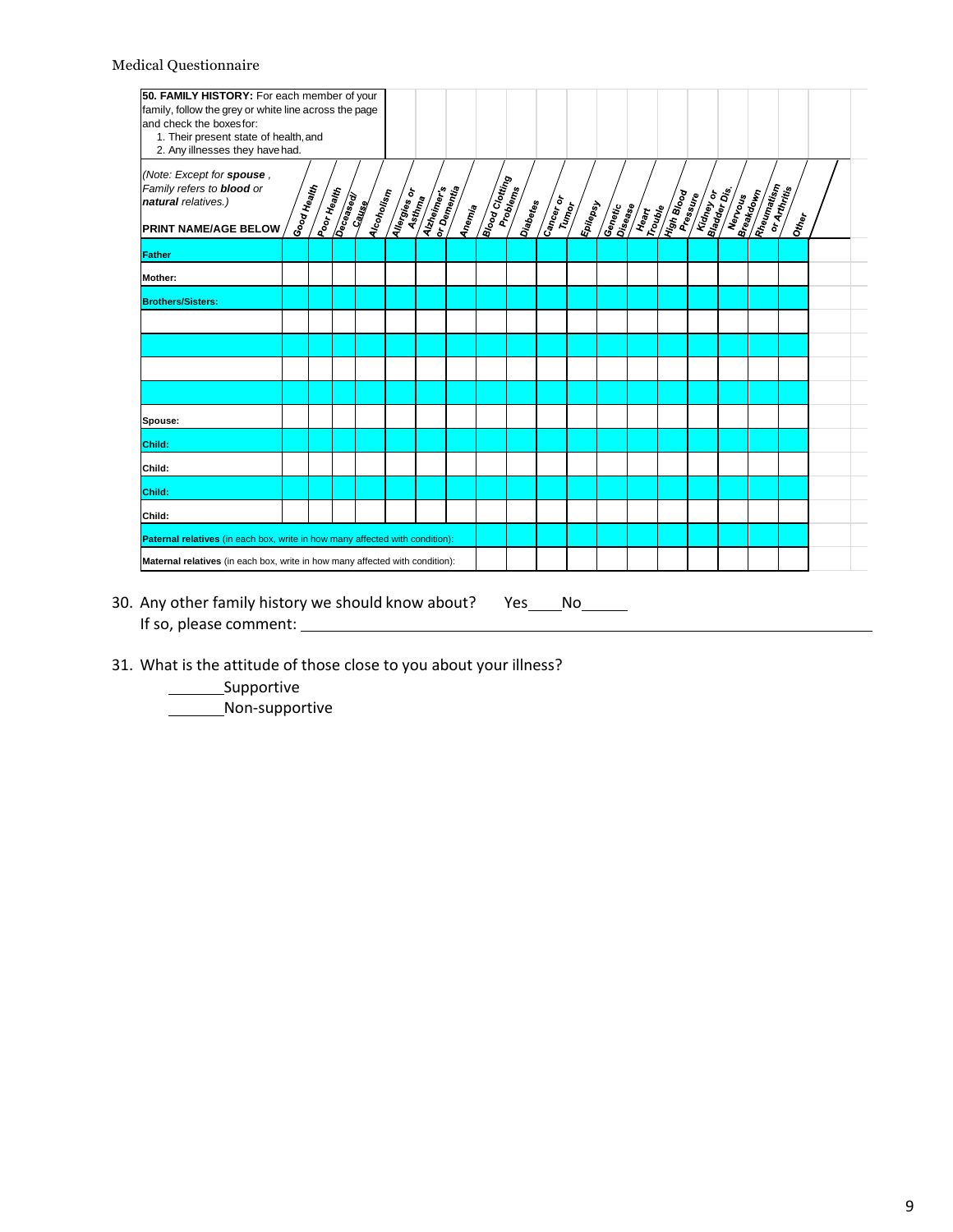**32. Please check if these symptoms occur presently or have occurred in the past 6 months. Note location where applicable.**

| <b>GENERAL:</b>               | <b>Mild</b> | Mod-<br>erate | <b>Severe</b> |
|-------------------------------|-------------|---------------|---------------|
| Cold hands & feet             |             |               |               |
| Cold intolerance              |             |               |               |
| Daytime sleepiness            |             |               |               |
| Difficulty falling asleep     |             |               |               |
| Fatigue<br>(AM/PM/Constant)   |             |               |               |
| Fever                         |             |               |               |
| Flushing                      |             |               |               |
| Heat intolerance              |             |               |               |
| Insomnia                      |             |               |               |
| Nightmares                    |             |               |               |
| No dream recall               |             |               |               |
| <b>Weight Gain/Loss</b>       |             |               |               |
| <b>HEAD, EYES &amp; EARS:</b> |             |               |               |
| Conjunctivitis                |             |               |               |
| Distorted sense of smell      |             |               |               |
| Distorted taste               |             |               |               |

| Distorted taste                   |  |  |
|-----------------------------------|--|--|
| Ear fullness                      |  |  |
| Ear noises                        |  |  |
| Ear pain                          |  |  |
| Ear ringing/buzzing               |  |  |
| Eye dryness/crusting              |  |  |
| Eye pain                          |  |  |
| Eyelid margin redness             |  |  |
| Headache (Migraine or<br>Tension) |  |  |
| Hearing loss                      |  |  |
| Hearing problems                  |  |  |
| Migraine                          |  |  |
| Sensitivity to loud noises        |  |  |
| Vision problems                   |  |  |

| <b>MUSCULOSKELETAL:</b>        | <b>Mild</b> | Mod-<br>erate | <b>Severe</b> |
|--------------------------------|-------------|---------------|---------------|
| Back muscle spasm              |             |               |               |
| Calf cramps                    |             |               |               |
| Chest tightness                |             |               |               |
| Foot cramps                    |             |               |               |
| Joint deformity                |             |               |               |
| Joint pain / redness           |             |               |               |
| Joint stiffness                |             |               |               |
| Muscle pain                    |             |               |               |
| Muscle spasms                  |             |               |               |
| Muscle stiffness               |             |               |               |
| Muscle twitches:               |             |               |               |
| Around eyes                    |             |               |               |
| Arms or legs                   |             |               |               |
| Muscle weakness                |             |               |               |
| Tendonitis                     |             |               |               |
| <b>Tension headache</b>        |             |               |               |
| <b>TMJ</b> problems            |             |               |               |
| <b>MOOD/NERVES:</b>            |             |               |               |
| Agoraphobia                    |             |               |               |
| Anxiety / panic attacks        |             |               |               |
| <b>Auditory hallucinations</b> |             |               |               |
| <b>Black-out</b>               |             |               |               |
| Depression / Low Mood          |             |               |               |
| Difficulty:<br>Concentrating   |             |               |               |
| With balance                   |             |               |               |
| With thinking                  |             |               |               |

With judgment With speech With memory Dizziness (spinning)

Fainting Fearfulness Irritability Light‐headed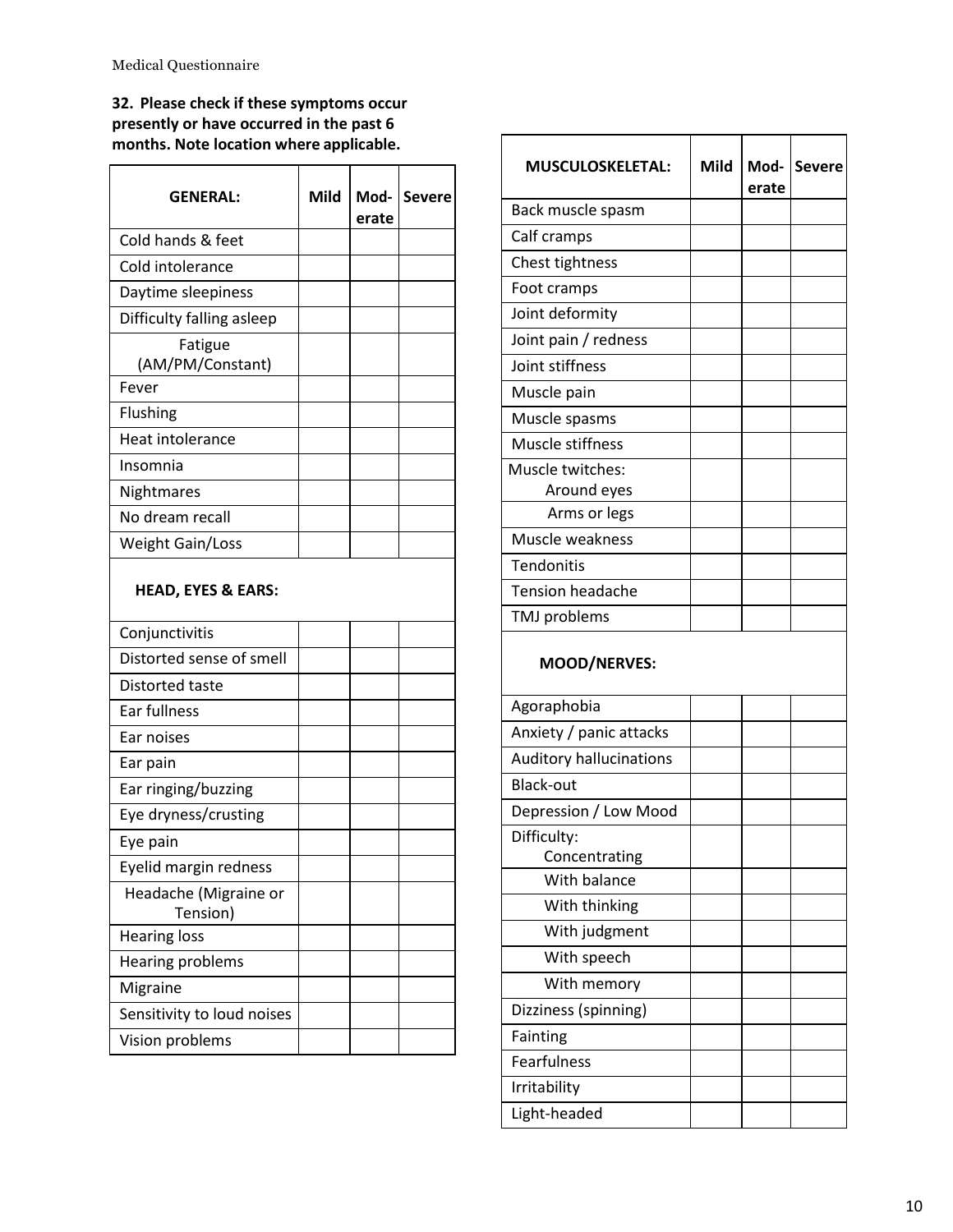| MOOD/NERVES, Cont'd:              | Mild | Mod-<br>erate | <b>Severe</b> |
|-----------------------------------|------|---------------|---------------|
| Mood swings                       |      |               |               |
| Numbness / Tingling               |      |               |               |
| Obsessive / compulsive            |      |               |               |
| <b>Other Phobias</b>              |      |               |               |
| Paranoia                          |      |               |               |
| <b>Seizures</b>                   |      |               |               |
| Suicidal thoughts/Plan            |      |               |               |
| Tremor/trembling                  |      |               |               |
| <b>Visual hallucinations</b>      |      |               |               |
| <b>EATING:</b>                    |      |               |               |
| <b>Binge eating</b>               |      |               |               |
| <b>Bulimia</b>                    |      |               |               |
| Can't gain weight                 |      |               |               |
| Can't lose weight                 |      |               |               |
| Carbohydrate craving              |      |               |               |
| Carbohydrate intolerance          |      |               |               |
| Poor appetite                     |      |               |               |
| <b>DIGESTION:</b>                 |      |               |               |
| Anal spasms                       |      |               |               |
| <b>Bad teeth</b>                  |      |               |               |
| <b>Bleeding gums</b>              |      |               |               |
| Bloating                          |      |               |               |
| <b>Blood in stools</b>            |      |               |               |
| Burping / belching                |      |               |               |
| Canker sores                      |      |               |               |
| Cold sores                        |      |               |               |
| Constipation                      |      |               |               |
| Cracking at corner of lips        |      |               |               |
| Dentures w/poor                   |      |               |               |
| chewing                           |      |               |               |
| Diarrhea                          |      |               |               |
| Difficulty swallowing             |      |               |               |
| Dry mouth                         |      |               |               |
| Feels full too long after<br>meal |      |               |               |
| Farting                           |      |               |               |

| DIGESTION, Cont'd:                | Mild | Mod-<br>erate | <b>Severe</b> |
|-----------------------------------|------|---------------|---------------|
| <b>Fissures</b>                   |      |               |               |
| Heartburn/Reflux                  |      |               |               |
| Hemorrhoids                       |      |               |               |
| Intolerance to:<br>Lactose        |      |               |               |
| All milk products                 |      |               |               |
| Intolerance to:<br>Gluten (wheat) |      |               |               |
| Corn                              |      |               |               |
| Eggs                              |      |               |               |
| Fatty foods                       |      |               |               |
| Yeast                             |      |               |               |
| Liver disease/jaundice            |      |               |               |
| (yellow eyes or skin)             |      |               |               |
| Lower abdominal pain              |      |               |               |
| Mucus in stools                   |      |               |               |
| Nausea                            |      |               |               |
| Periodontal disease               |      |               |               |
| Sore tongue                       |      |               |               |
| Stomach pain                      |      |               |               |
| Strong stool odor                 |      |               |               |
| Undigested food in stools         |      |               |               |
| Upper abdominal pain              |      |               |               |
| Vomiting                          |      |               |               |
| <b>SKIN PROBLEMS:</b>             |      |               |               |
| Acne on back                      |      |               |               |
| Acne on chest                     |      |               |               |
| Acne on face                      |      |               |               |
| Acne on shoulders                 |      |               |               |
| Athlete's foot                    |      |               |               |
| Bumps on back of upper<br>arms    |      |               |               |
| Cellulite                         |      |               |               |
| Dark circles under eyes           |      |               |               |
| Ears get red                      |      |               |               |
| Easy bruising                     |      |               |               |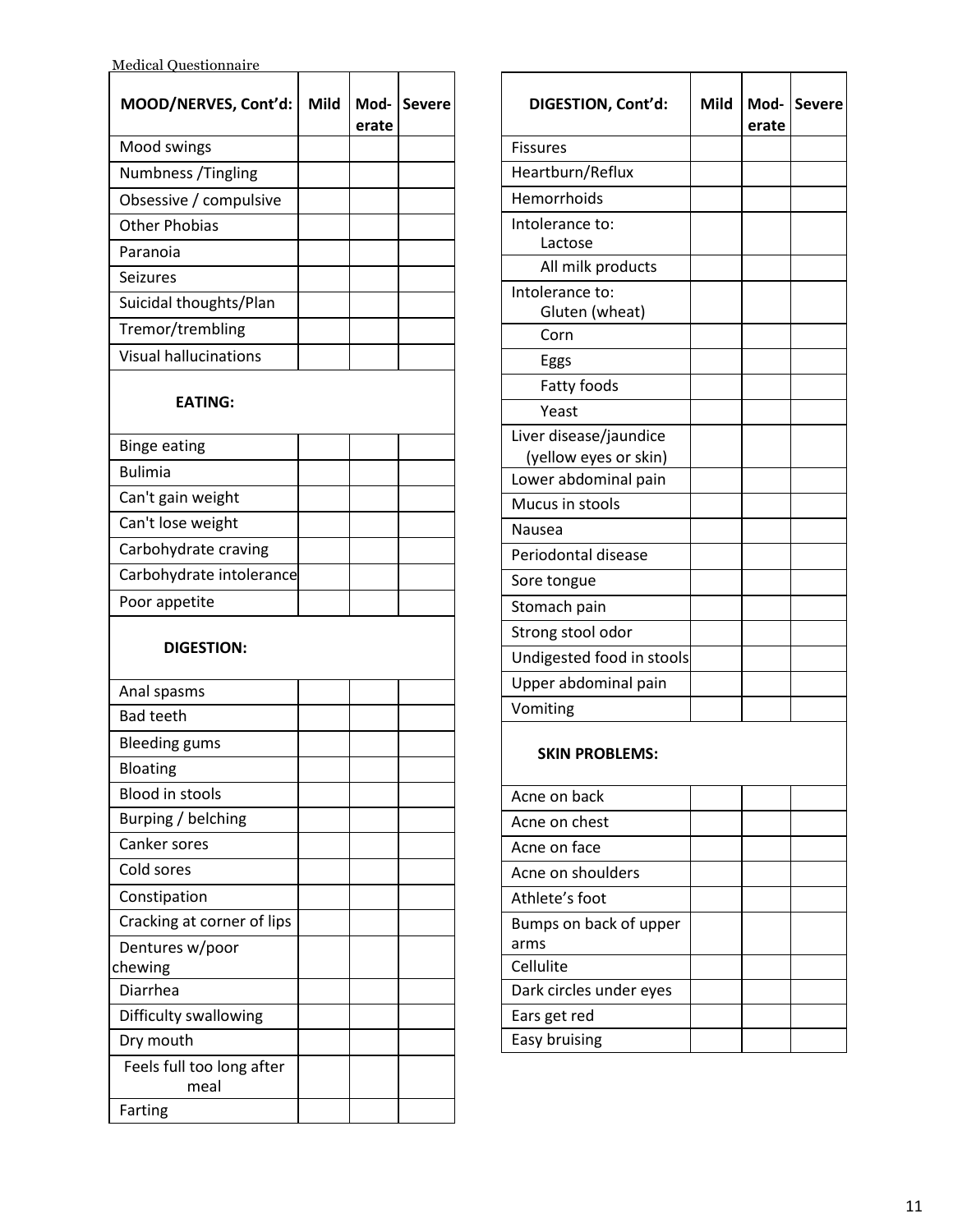Medical Questionnaire

| <b>SKIN PROBLEMS, Cont'd:</b> | Mild | Mod-<br>erate | <b>Severe</b> |
|-------------------------------|------|---------------|---------------|
| Eczema                        |      |               |               |
| <b>Hair Loss</b>              |      |               |               |
| Herpes - genital              |      |               |               |
| Hives                         |      |               |               |
| Jock itch                     |      |               |               |
| Lackluster skin               |      |               |               |
| Mole w color/size change      |      |               |               |
| Oily skin                     |      |               |               |
| Pale skin                     |      |               |               |
| Patchy dullness               |      |               |               |
| Psoriasis                     |      |               |               |
| Rash                          |      |               |               |
| Red face                      |      |               |               |
| Sensitive to bites            |      |               |               |
| Sensitive to poison           |      |               |               |
| ivy/oak                       |      |               |               |
| Shingles                      |      |               |               |
| Skin cancer                   |      |               |               |
| Skin darkening                |      |               |               |
| Strong body odor              |      |               |               |
| <b>Thick calluses</b>         |      |               |               |
| Vitiligo                      |      |               |               |
| <b>SKIN, ITCHING:</b>         |      |               |               |
| Anus                          |      |               |               |
| Arms                          |      |               |               |
| Ear canals                    |      |               |               |
| Eyes                          |      |               |               |
| Feet                          |      |               |               |
| Hands                         |      |               |               |
| Legs                          |      |               |               |
| Nipples                       |      |               |               |
| <b>Nose</b>                   |      |               |               |
| Penis                         |      |               |               |
| Roof of mouth                 |      |               |               |
| Scalp                         |      |               |               |
| Skin in general               |      |               |               |
| Throat                        |      |               |               |
| Wheezing                      |      |               |               |

| <b>SKIN, DRYNESS OF:</b>                  | Mild | erate | Mod-Severe |
|-------------------------------------------|------|-------|------------|
| Feet cracking /peeling                    |      |       |            |
| Hair dry/loss                             |      |       |            |
| Hands cracking /peeling                   |      |       |            |
| Mouth/throat                              |      |       |            |
| Scalp dandruff                            |      |       |            |
| Other                                     |      |       |            |
| <b>LYMPH NODES:</b>                       |      |       |            |
| Neck enlarged/tender                      |      |       |            |
| Other enlarged/tender<br>lymph nodes      |      |       |            |
| <b>NAILS:</b>                             |      |       |            |
| Bitten                                    |      |       |            |
| Brittle / soft                            |      |       |            |
| Curve up / frayed                         |      |       |            |
| Fungus - fingers / toes                   |      |       |            |
| Pitting / ridges                          |      |       |            |
| Ragged cuticles                           |      |       |            |
| Thickening of:<br>Finger nails / toenails |      |       |            |
| White spots/lines                         |      |       |            |

F

 $\blacksquare$ 

 $\overline{\phantom{a}}$ 

T

T

۰

| <b>RESPIRATORY:</b>      | Mild | Mod-<br>erate | <b>Severe</b> |
|--------------------------|------|---------------|---------------|
| Bad breath               |      |               |               |
| Bad odor in nose         |      |               |               |
| Cough - dry / productive |      |               |               |
| Hay fever: Season        |      |               |               |
| Hoarseness               |      |               |               |
| Nasal / Sinus stuffiness |      |               |               |
| Nose bleeds              |      |               |               |
| Post nasal drip          |      |               |               |
| Shortness of breath      |      |               |               |
| Sinus infection          |      |               |               |
| Snoring                  |      |               |               |
| Sore throat              |      |               |               |

÷

 $\overline{\phantom{a}}$ 

 $\overline{\phantom{a}}$ 

٦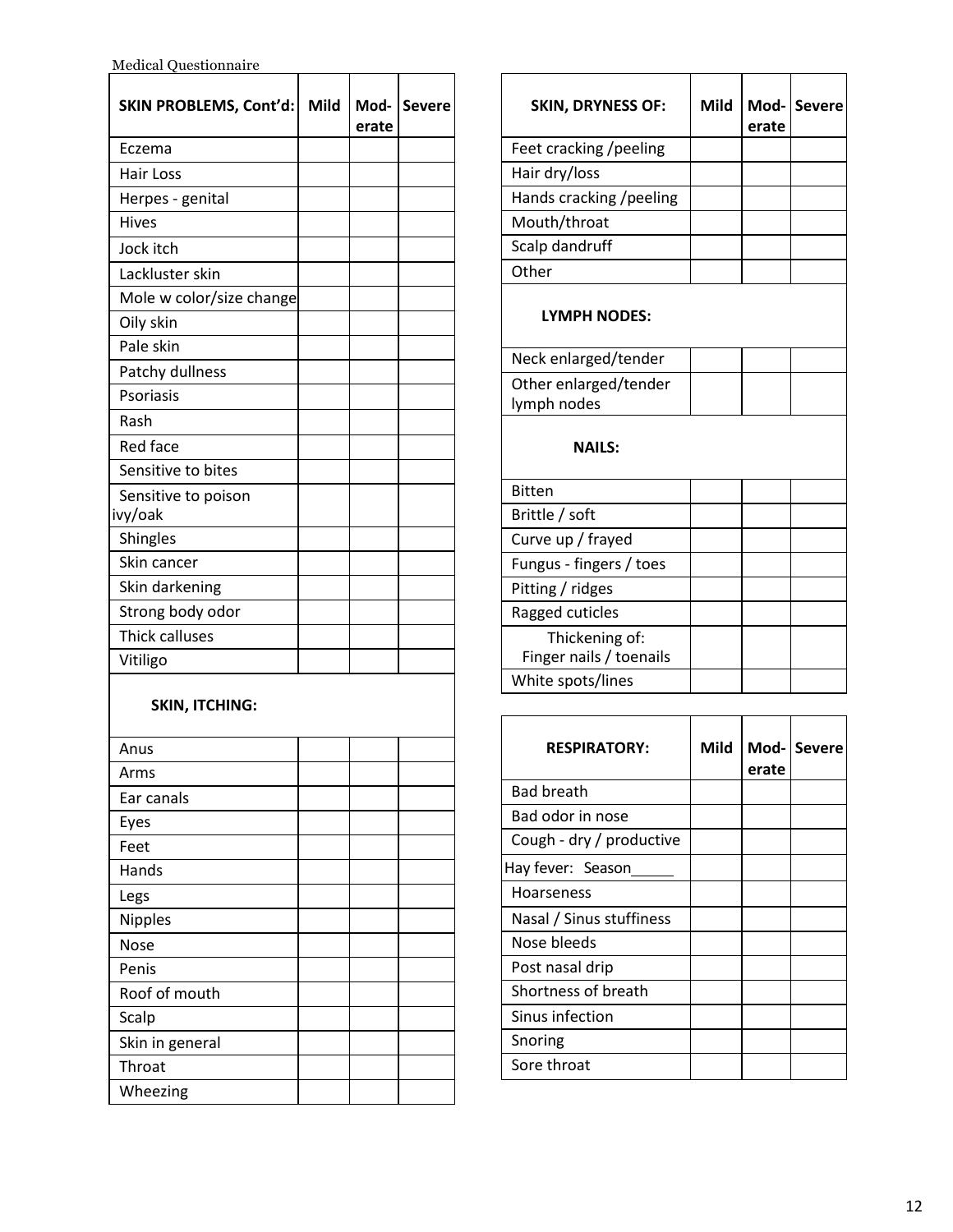| <b>CARDIOVASCULAR:</b>           |  |  |
|----------------------------------|--|--|
| Angina/chest pain                |  |  |
| <b>Breathlessness</b>            |  |  |
| Heart attack                     |  |  |
| Heart murmur                     |  |  |
| High/low blood pressure          |  |  |
| Mitral valve prolapse            |  |  |
| Palpitations/Irregular Pulse     |  |  |
| Phlebitis                        |  |  |
| Rapid Heart Rate<br>/Tachycardia |  |  |
| Swollen ankles/feet /hands       |  |  |
| Varicose veins                   |  |  |

 $\overline{\phantom{a}}$ 

| <b>URINARY:</b>                                | Mild | Mod-<br>erate | <b>Severe</b> |
|------------------------------------------------|------|---------------|---------------|
| <b>Bed wetting</b>                             |      |               |               |
| <b>Blood in urine</b>                          |      |               |               |
| Hesitancy /urgency                             |      |               |               |
| <b>Bladder Infection</b>                       |      |               |               |
| Kidney disease / stones                        |      |               |               |
| Leaking/incontinence                           |      |               |               |
| Nocturia (# times per night                    |      |               |               |
| Pain/burning                                   |      |               |               |
| Prostate enlargement                           |      |               |               |
| <b>Prostate infection</b>                      |      |               |               |
| <b>PSA Level Normal?</b>                       |      |               |               |
| <b>MALE REPRODUCTIVE:</b>                      |      |               |               |
| Discharge from penis                           |      |               |               |
| Ejaculation problem                            |      |               |               |
| Genital pain                                   |      |               |               |
| Erectile dysfunction<br>/maintaining erections |      |               |               |
| AM Erections?                                  |      |               |               |
| Infection                                      |      |               |               |
| Lumps in testicles                             |      |               |               |
| Poor libido (sex drive)                        |      |               |               |

| <b>FEMALE REPRODUCTIVE:</b> |  |
|-----------------------------|--|
| Breast cysts / lumps        |  |
| <b>Breast tenderness</b>    |  |
| Ovarian cyst                |  |
| Poor libido (sex drive)     |  |
| Endometriosis               |  |
| Fibroids                    |  |
| Hot Flashes/Night Sweats    |  |
| Infertility                 |  |
| Nipple discharge            |  |
| Painful intercourse         |  |
| Vaginal discharge           |  |
| Vaginal dryness             |  |
| Vaginal odor / itch         |  |
| Vaginal pain                |  |
| Premenstrual:               |  |
| <b>Bloating</b>             |  |
| <b>Breast tenderness</b>    |  |
| Carbohydrate craving        |  |
| Chocolate craving           |  |
| Constipation                |  |
| Decreased sleep             |  |
| Diarrhea                    |  |
| Fatigue                     |  |
| Increased sleep             |  |
| Irritability                |  |
| Menstrual:                  |  |
| Cramps                      |  |
| Heavy periods               |  |
| Irregular periods           |  |
| No periods                  |  |
| Scanty periods              |  |
| Spotting between            |  |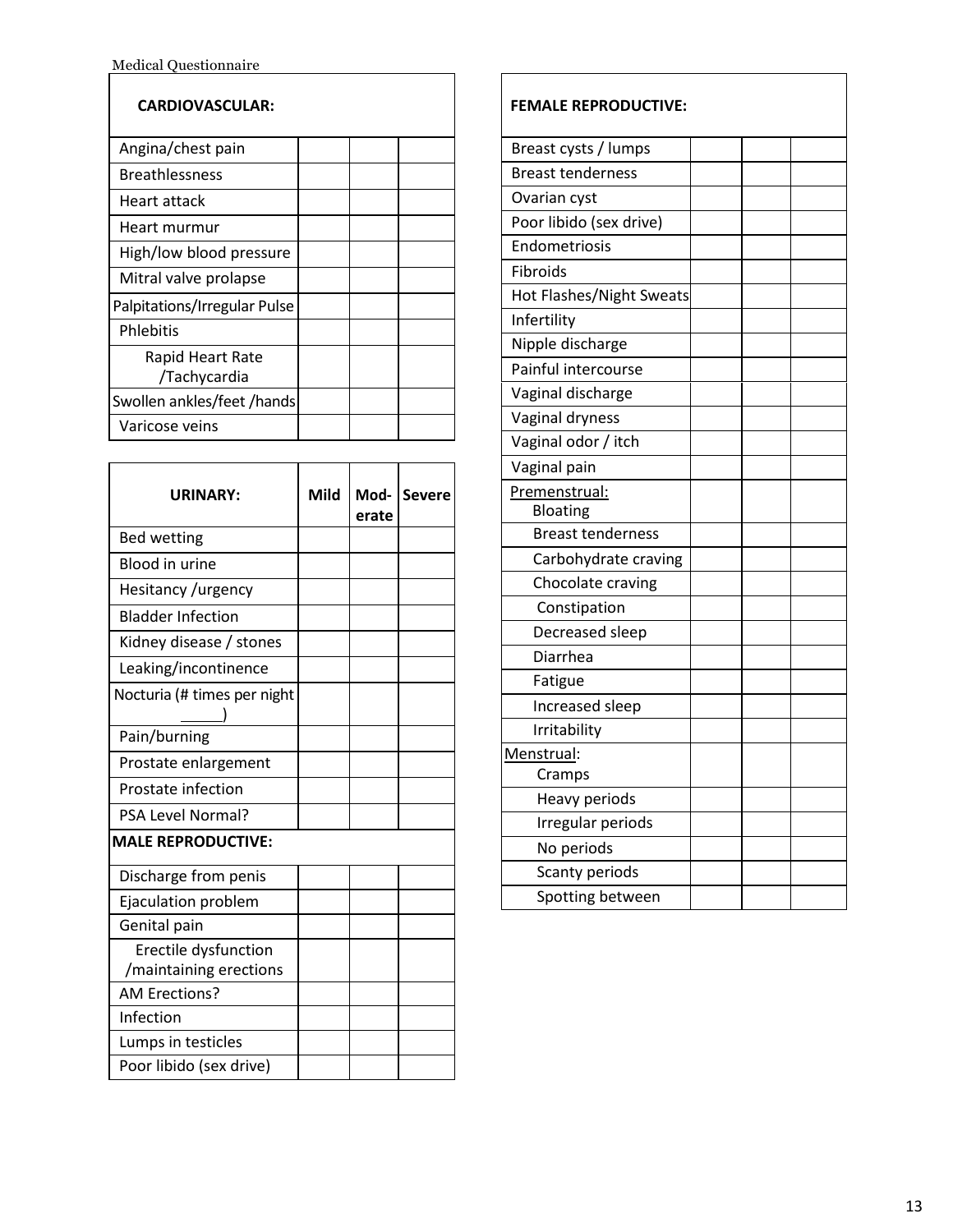# **Frequency Specific Microcurrent Consent**

I, Letter the School authorize the Promassage & Chiropractic to perform the treatment known as Frequency Specific Microcurrent therapy(FSM). This is a noninvasive means of treating various conditions, including chronic pain. Your practitioner may recommend this treatment for off label uses of this device as there have been studies evolving in the literature supporting new uses. The equipment that we use is classified by the FDA as a TENS unit/device. TENS has not been shown to have any short- or long-term complications to date. However, the possibility that the device may affect some sensitive users in a presently unknown way cannot be overlooked. I understand that FSM involves the use of physiologic (tiny) amounts of electric current (ie. Millionths of an ampere) applied to the body. I understand that there is no implied or stated guarantee of success or effectiveness of a specific treatment or series of treatments. However, I recognize that the chances of success are enhanced by following the directives of my clinician (for example, to be well hydrated on the day of my treatment). There are some people who may not be able to receive FSM therapy, including women who are pregnant and patients using demand type pacemakers. *Please initial the following statements below:*

\_\_\_\_\_\_\_I am not pregnant,

\_\_\_\_\_\_\_I do not have demand style pacemaker, or any other implanted electronic device that cannot be turned off I do not have any infections.

I do not have seizures or epilepsy

I recognize that FSM therapy has potential risks and potential benefits. These risks and benefits are as follows: Potential Risks: FSM has a history of safety and side effects are uncommon. If they do arise, they typically start during or about 90 minutes after treatment and last for a few minutes to a few hours. Side effects are similar to any use of electrical media when applied to the body, such as Ultrasound, EKG, etc., or to having a massage. These include irritation at the site of stimulation, soreness, fatigue, light-headedness, drowsiness or transient weakness. Symptoms may also worsen transiently before improving. Some treatments can result in transient dizziness. Microcurrent/TENS can induce seizures if there is a history of epilepsy.

**Potential Benefits:** Microcurrent therapy is painless, often increases speed of recovery, and often promotes healing in conditions that have not responded to other treatment. Microcurrent therapy can also lead to resolution of the health concern being treated and the inducement of a greater sense of well-being. The effects are long lasting and occur without the side effects of pharmaceutical drugs. I hereby release Promassage & Chiropractic from all liability in connection with the FSM therapy I receive. I understand that I am free to discontinue treatment at any time.

\_\_\_\_\_\_\_\_\_\_\_\_\_\_\_\_\_\_\_\_\_\_\_\_\_\_\_\_\_\_\_\_\_\_\_\_\_\_\_\_\_\_\_\_\_\_\_\_\_\_\_\_\_\_\_\_\_\_\_\_\_\_\_\_\_\_\_\_\_\_\_\_\_\_\_\_\_\_\_\_\_\_\_\_\_\_\_\_\_\_\_\_\_\_\_\_\_

I understand this consent form and have had any questions answered by my practitioner.

\_\_\_\_\_\_\_\_\_\_\_\_\_\_\_\_\_\_\_\_\_\_\_\_\_\_\_\_\_\_\_\_\_\_\_\_\_\_\_\_\_\_\_\_\_\_\_\_\_\_\_\_\_\_\_\_\_ \_\_\_\_\_\_\_\_\_\_\_\_

Patient Name Printed

Patient Signature Date Date of the Date of the Date of the Date Date of the Date of the Date of the Date of the Date of the Date of the Date of the Date of the Date of the Date of the Date of the Date of the Date of the Da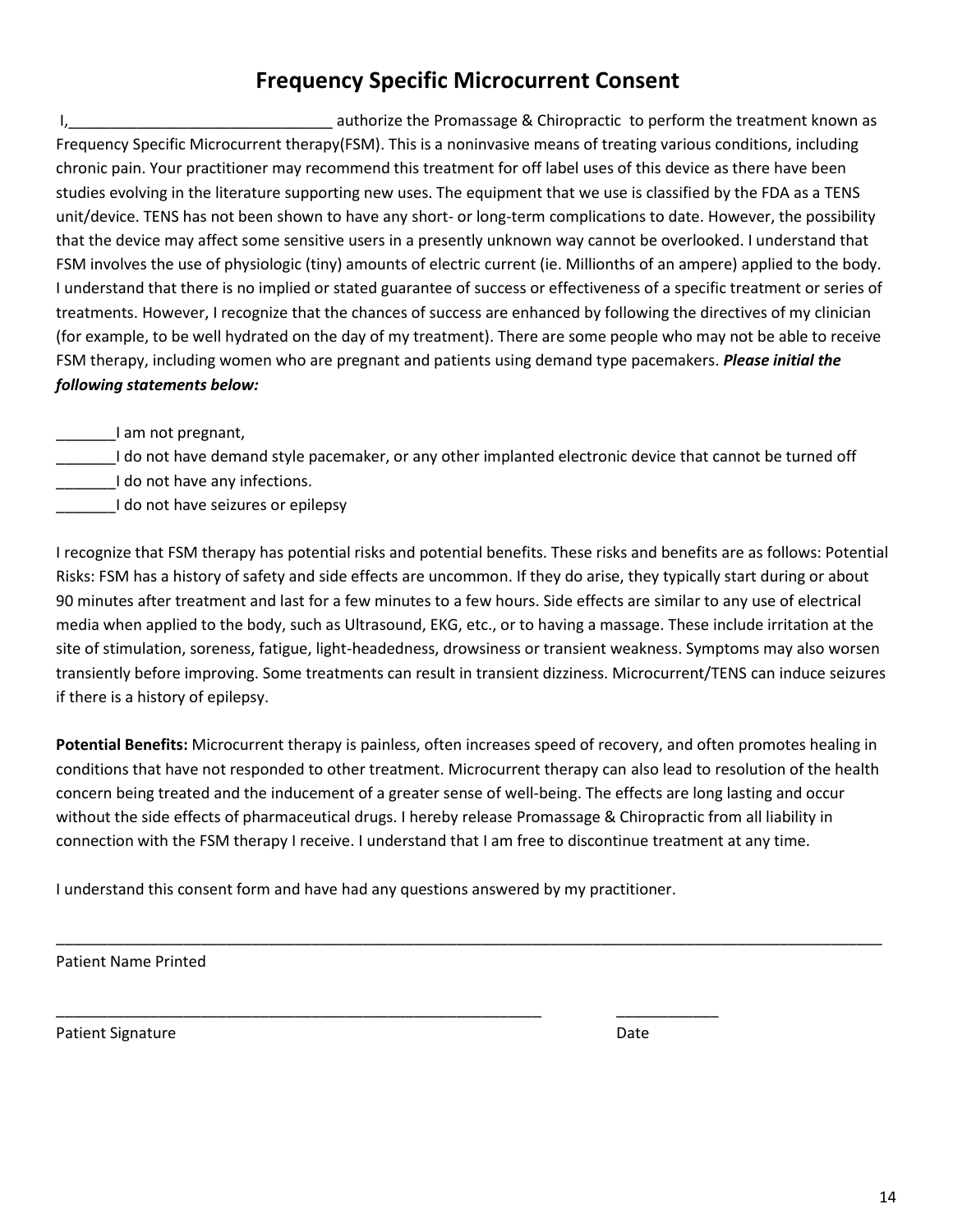# **Informed Consent for Chiropractic Care/Massage Therapy**

I hereby request and consent to the performance of chiropractic adjustments and other chiropractic procedures, including various modes of physical therapy, massage therapy and diagnostic X-Rays, on me (or on the patient named below for whom I am legally responsible) by the licensed doctors of chiropractic of Pro Massage & Chiropractic or any doctor, who now or in the future, that works as a relief doctor. I also consent to modalities being done by licensed CTA's and massage therapy being done by licensed LMT's. I understand I may receive massage therapy as part of my treatment plan. In regards to massage therapy I understand I have the following rights and responsibilities:

- I have the right to control the amount of pressure applied.
- I have the right to my comfort in the area of temperature, music, lighting, table positioning and draping technique for my highest comfort level.
- I have the right to talk or not to talk, share or not share about my internal experiences.
- I have the right to be treated with respect and without judgment: physically, emotionally, and spiritually.
- I have the right to experience safety and comfort in respect to areas of the body touched, amount of clothing worn/removed and draping techniques used.
- If the session includes the removal of any clothing, I have the right to dress and undress in privacy.

## Client responsibilities:

I will let my practitioner know of all relevant medical issues prior to the start of our session. I agree to let my practitioner know if touch in any area is uncomfortable or needs to be modified for my comfort.

I understand that the touch or manner of communication of the licensed massage therapist is never intended to be sexual in nature. If at any time, I feel the touch, manner or language of the therapist is inappropriate for me, I will immediately inform the practitioner. Inappropriate behavior advances, or language towards the practitioner are grounds for termination of the session resulting in full payment for the session.

I have had the opportunity to discuss with my doctor the nature and purpose of chiropractic adjustments and other procedures and understand that spinal manipulation involved the doctor placing his or her hands on my spine and delivering a quick thrust or impulse to the involved area(s). I also understand and am informed that, as in the practice of medicine, in the practice of chiropractic there are some risks to treatment including, but not limited to: fractures, disc injuries, strokes, dislocations, sprains, soreness, and physical therapy burns. I understand and comprehend all such risks and complications. I, by my signature below, confirm and accept care and therefore consent to and agree to those treatments deemed necessary by my doctor to be in my best interest.

# **Cancelation Policy: I understand that I must provide a minimum of 24 hours' notice to cancel or change an appointment. Failure to abide by this policy will result in a charge equal to half of the appointment fee being applied to the credit card we have on file or being applied to your account.**

## **There are no refunds on gift cards or packages/series that are bought.**

I have read, or have had read to me, the above consent. I have had an opportunity to ask questions about its content and by signing below, I agree to the above-named procedures. I intend this consent form to cover the entire course of treatment for my present condition and for any future condition(s) for which I seek treatment.

## **I have completed this health form to the best of my knowledge.**

| <b>Dotion</b> |                   |
|---------------|-------------------|
|               |                   |
| Sinnay        | -<br>ינט.<br>Dalo |

Reviewed by: example and the set of the set of the set of the set of the set of the set of the set of the set o